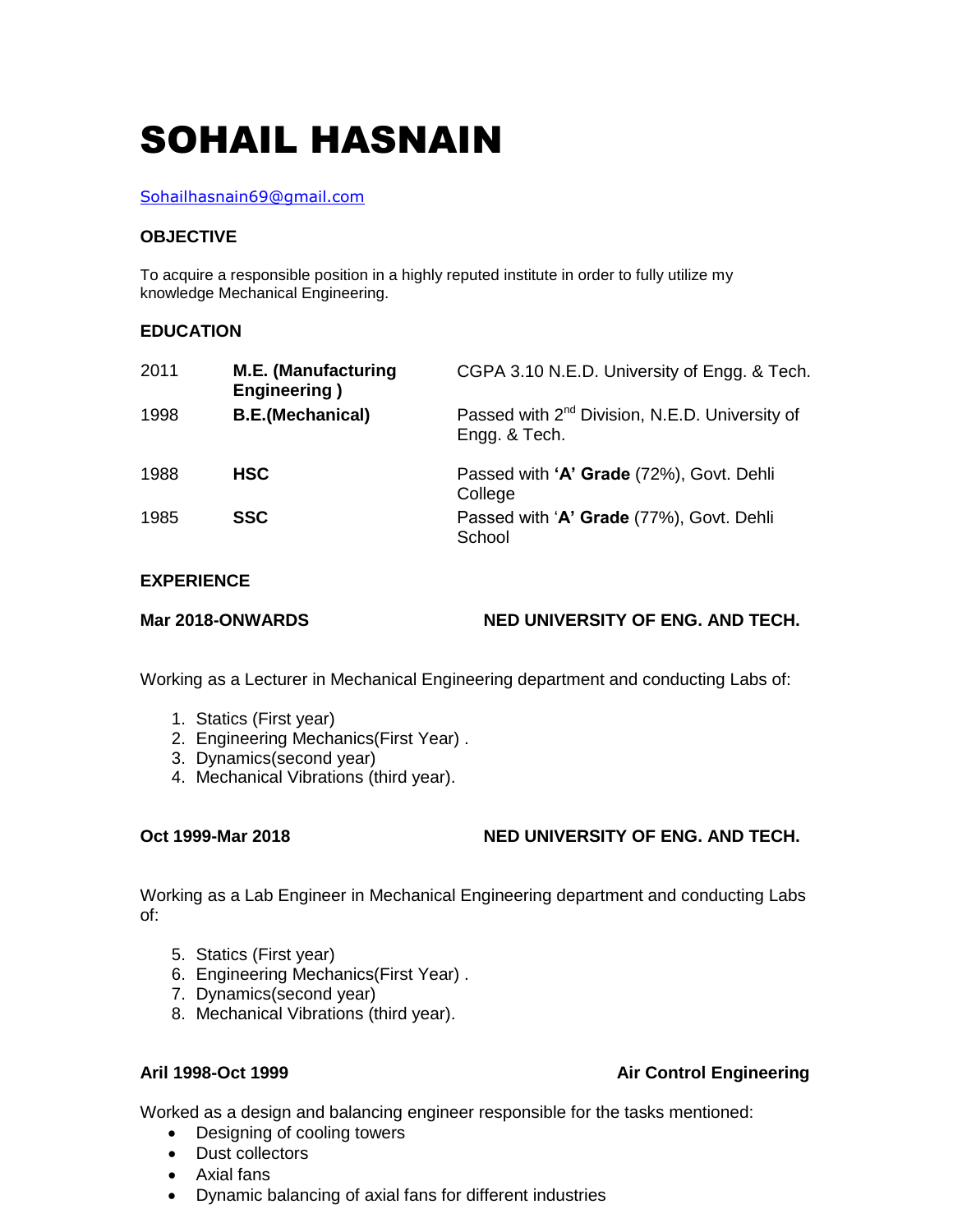# **COMPUTER LITERACY**

- Ansys
- AutoCAD
- MS Project